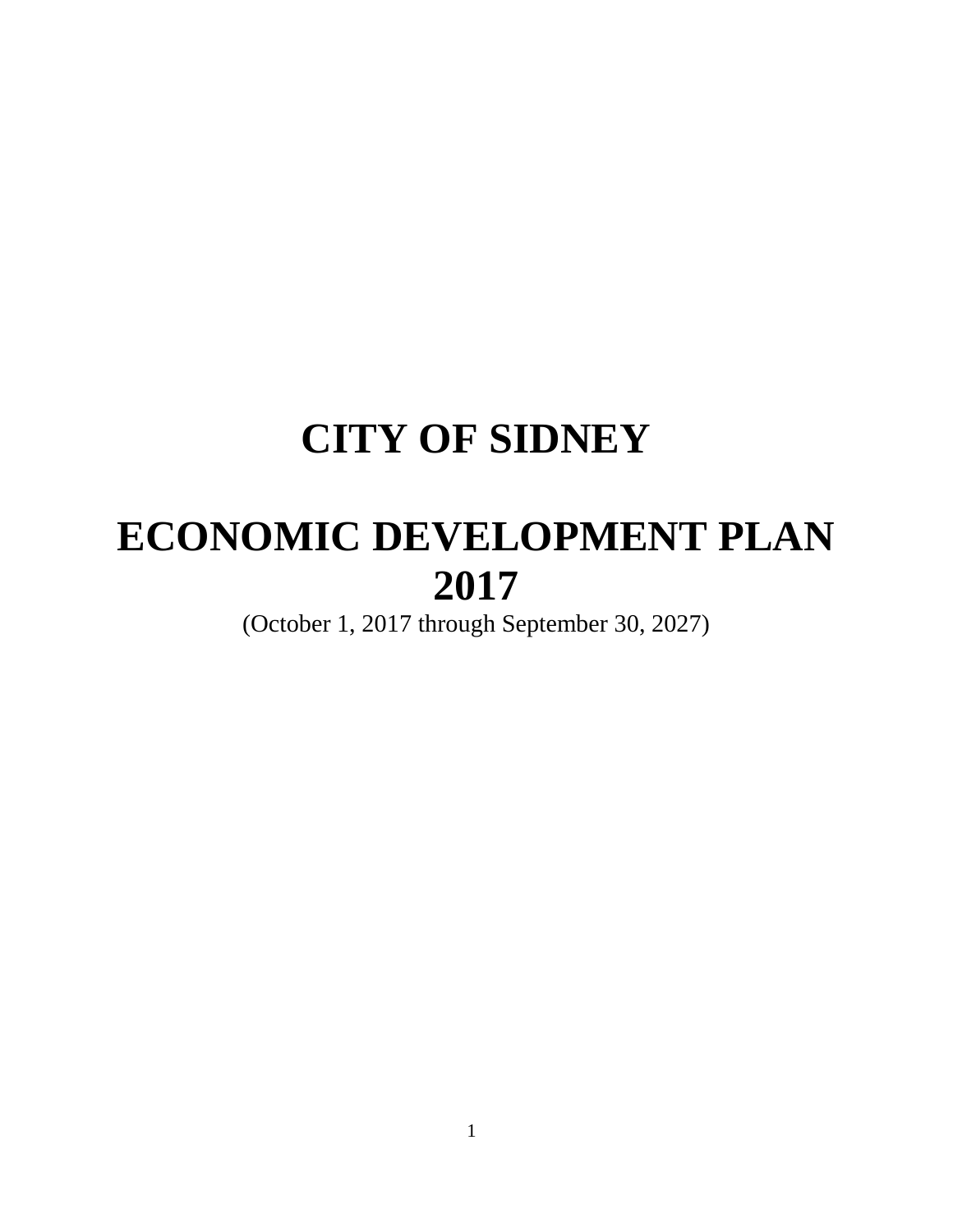#### **SIDNEY ECONOMIC DEVELOPMENT PLAN–2017**

#### **SECTION I. GENERAL COMMUNITY AND ECONOMIC DEVELOPMENT STRATEGY:**

The Nebraska Legislature, in the Local Option Municipal Economic Development Act 18-2701 et seq., R.R.S. Neb., has made the following legislative findings: (1) there is a high degree of competition among states and municipalities in our nation in their efforts to provide incentives for businesses to expand or locate in their respective jurisdictions; (2) municipalities in Nebraska are hampered in their efforts to effectively compete because of their inability under Nebraska law to respond quickly to opportunities or to raise sufficient capital from local sources to provide incentives for business location or expansion decisions which are tailored to meet the needs of the local community; (3) the ability of a municipality to encourage business location and expansion has a direct impact not only upon the economic well-being of the community and its residents, but upon the whole State as well; and (4) there is a need to provide Nebraska municipalities with the opportunity of providing assistance to business enterprises in their communities, whether for expansion of existing operations or creation of new businesses, by the use of funds raised by local taxation when the voters of the municipality determine that it is in the best interests of their community to do so.

The City of Sidney has faced stiff competition to recruit and retain businesses and jobs in the Sidney area. Many of these major business and industry developments serve as the lynchpins of the economic vitality of the City and the area economy. Adopting a plan under the Local Option Municipal Economic Development Act Section 18-2701 R.R.S. Neb. et seq. hereinafter referred to as LB840 Plan is an essential development tool. Such a Plan originally approved in 1997 and continued in 2007 helped Sidney maintain its competitive edge in retaining and recruiting new payrolls. Continuing the program and the ability to provide public-private partnerships in creating economic development projects is critical for Sidney to also be competitive over the next ten years from 2017 to 2027.

The 2017-2027 proposal includes an annual allocation of \$300,000 of EXISTING sales tax revenues, the same amount that was annually appropriated the past ten years for the next ten years. During the ten-year time frame from 2017 to 2027, the funding would be allocated as follows:

\*\$2 million in the local economic development revolving loan fund proceeds for partnership projects with private industry on expanding and recruiting new payrolls that create new economic wealth in the community through base industry payrolls. This would be overseen by the Economic Development Advisory Committee and administered by the Plan Administrator.

\*\$500,000 of proceeds toward downtown projects that would benefit and revitalize the Historic Downtown District which would be administered by the Sidney Historic Preservation Board with oversight by the Advisory Committee and Plan Administrator.

\*\$500,000 of proceeds are targeted for community economic development projects in the area of Sidney north of the Union Pacific tracks. Recommendations for projects would come forward from community hall meetings of Northside residents, or a designated Northside Neighborhood Development Association.

In all cases, final approval of the projects will be made by the Sidney City Council.

The City, through its Economic Development arm, has competed as best it could to bring new businesses and new well-paying jobs to the community, but frankly has less ability to compete if it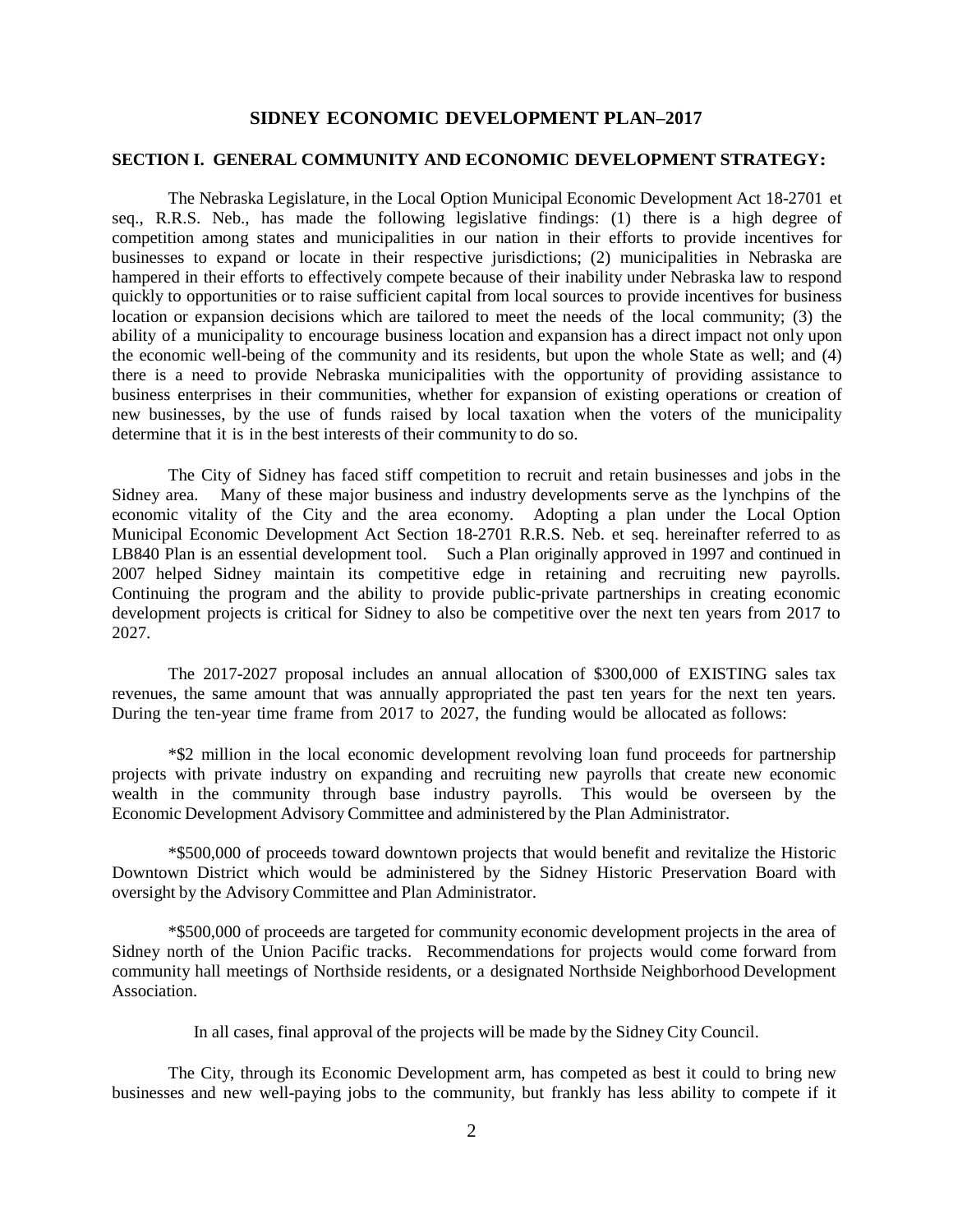doesn't have the tools granted by the Act. The City believes that not having the ability to directly fund Economic Development in the past may have cost jobs and capital investment which otherwise would have been realized and conversely, having those tools during the previous twenty-year period has spurred an unparalleled growth for our community which the Plan seeks to continue. Not having the benefit of economic development, the growth of the tax base had been hampered. The previous tenyear plan had helped to spur impressive growth in the tax base. The City of Sidney was one of the first communities to develop a Plan and seek voter approval and has since benefitted from the growth set out above. This Economic Development Plan will be submitted, upon Council approval, to a vote of the people to continue this economic vitality to the benefit of all, thereby expanding job opportunities and the tax base in our community.

The City Administration, with the leadership of the City/County Economic Development Director, has prepared the Plan for submission, first to the City Council, and upon Council approval, to the voters of the City of Sidney. The Legislature of the State of Nebraska has made available, through the Act, an invaluable tool to recruit new businesses and to retain and expand businesses presently in a community. The City intends to use this tool to spur further economic development within the City. The City seeks, through the Economic Development Plan, to be more competitive or at least as competitive in the economic development area as any other community of comparative size in this or any other State.

Most importantly, the City does not propose, as part of its strategy, the imposition of any new or additional tax. The City, in proposing an allocation of \$300,000 of EXISTING sales tax revenue, is the same amount funded in the last ten years of the program, be devoted to fund the Economic Development Program.

# **SECTION II. STATEMENT OF PURPOSE DESCRIBING GENERAL INTENT AND PROPOSED GOALS:**

The general intent of the Sidney Economic Development Program ("the Program"), is to provide well-paying jobs to the citizens of Sidney, Nebraska, by encouraging and assisting local businesses to expand both as regards job creation and capital investment and to recruit new qualifying businesses with the goals of creation of jobs and expansion of the tax base. The success of the Program and achievement of goals will be measured by the number of jobs created and retained for the length of the Program, the total dollars invested in fixed assets, i.e., buildings, new commercial real estate and business equipment, and finally, the growth in total valuation in the City. Each project will be based on its own merits, but priority will be given to jobs created and/or retained at or above average wages and benefits for the community.

# **SECTION III. TYPES OF ECONOMIC ACTIVITIES THAT WILL BE ELIGIBLE FOR ASSISTANCE:**

#### A. Definition of Project or Program:

Project or program means the approved activities utilizing funds derived from the dedicated local source of revenue, namely, Three Hundred Thousand Dollars each year for ten years of the current previously approved sales tax funds (1) expended for the purpose of providing direct or indirect financial assistance to a qualifying business or the payment of related costs and expenses through a revolving loan fund or other eligible activity as stated below, (2) expended for projects in the defined Sidney downtown area to benefit and revitalize the Historic Downtown District as approved by the Sidney Historic Association Board and Council consistent with the Plan and limited annually to \$50,000, (3) expended for community economic development projects in the Northside District (area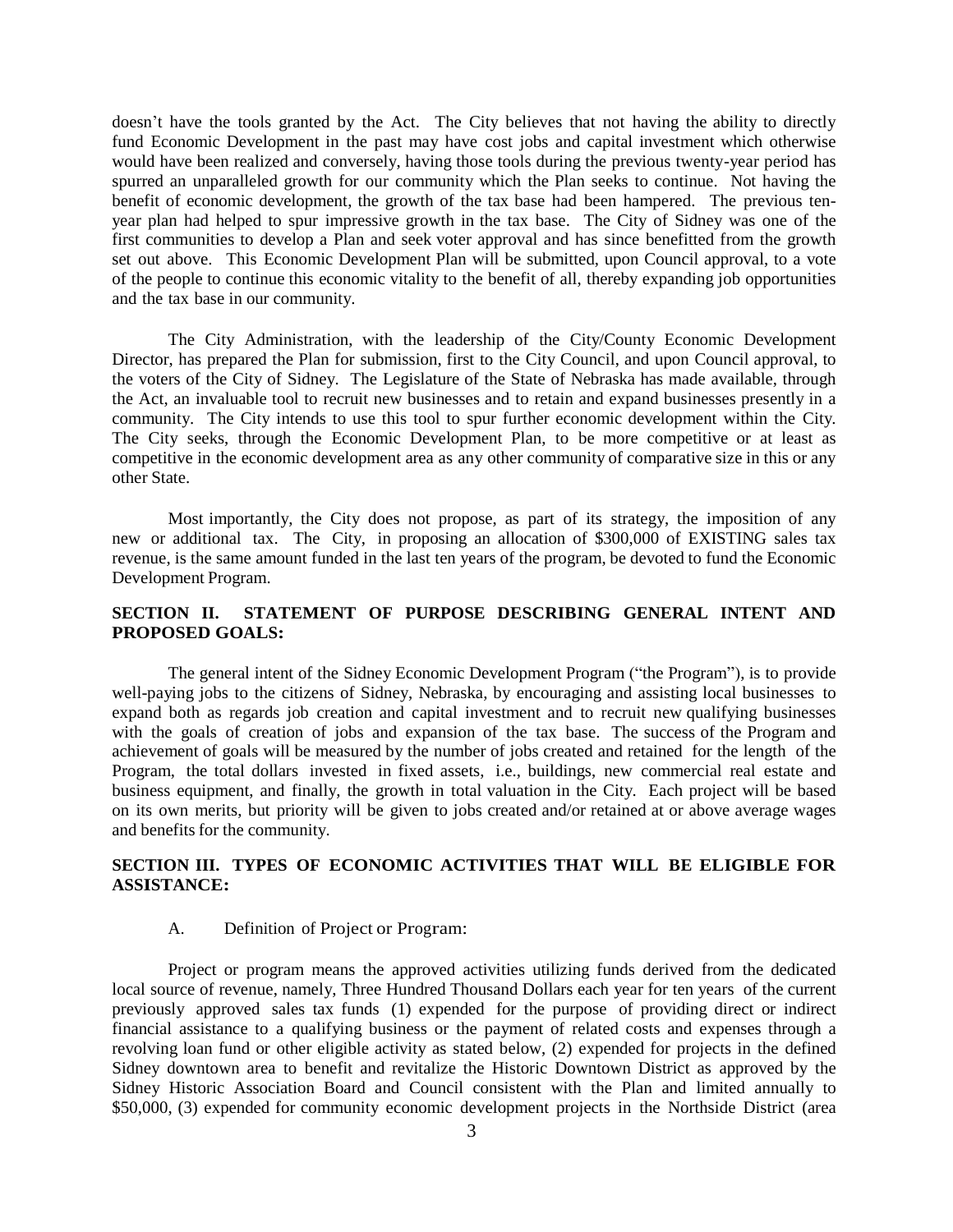north of the Union Pacific Railroad tracks) as approved by the Northside Neighborhood Development Association and Council consistent with the Plan and limited annually to \$50,000, (4) expended to fund tourism-related capital projects. The purpose of each Program or Project is to increase job opportunities and business investment within the community and provide upgrades to the Downtown and Northside Districts to increase the viability of those districts particularly and the community generally for business investments.

#### B. Activities Eligible:

The Economic Development Program may include, but shall not be limited to, the following activities:

- (1) A revolving loan fund from which low interest or forgivable loans will be made to qualifying businesses on a no more than a one for one match basis from the grantee business for fixed assets or working capital or both or for loan guarantees and based upon job creation and/or retention, said jobs to be above the average wage scale for the community according to the Nebraska Department of Labor's Occupational Employment and Wage Rates.
- (2) Public works improvements essential to the location or expansion of a qualifying business or for capital improvements when tied to job creation criteria or when critical to retention of jobs of a major employer within the community.
- (3) The purchase of real estate or real estate options on a match basis for nonretail and non-service sector qualifying businesses based on job creation and/or retention, said jobs to be above the average wage scale for the community, which equity investment is to be secured by Mortgage, Deed of Trust, Promissory Note, personal and/or corporate guarantees or other financial instrument. Selection of tract(s) will be based upon appropriateness for intended use by qualifying business considering zoning and the Comprehensive Development Plan of the City. Proceeds from the sale of land may be used by the City for additional land purchases for economic development purposes.
- (4) The provision of technical assistance to businesses, such as preparation of financial packages, survey, engineering, legal, architectural or other similar assistance and payment of relocation or initial location expenses.
- (5) The authority to issue bonds pursuant to the Act.
- (6) Grants or loans for job training.

*(Activities which may be funded through the Economic Development Program or General Fund as authorized by Section 13-315 R.R.S.)*

- (7) Commercial/industrial recruitment and promotional activities.
- (8) Tourism-related capital projects.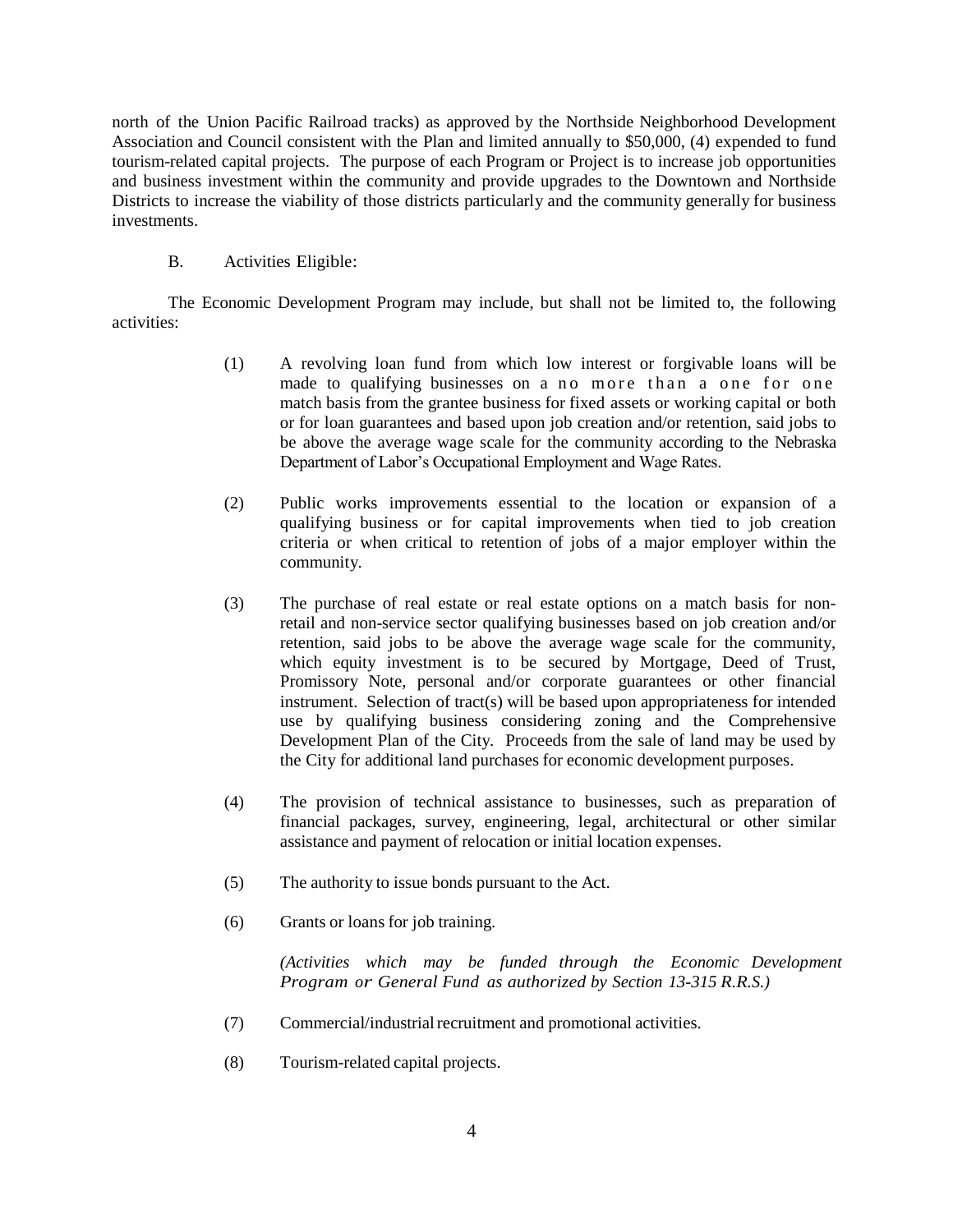#### **SECTION IV. DESCRIPTION OF TYPES OF BUSINESSES THAT WILL BE ELIGIBLE:**

A. A qualifying business shall mean any corporation, partnership, limited liability company or sole proprietorship that derives its principal source of income from any of the following:

- (1) The manufacture of articles of commerce;
- (2) The conduct of research and development;
- (3) The processing, storage, transport or sale of goods or commodities which are sold or traded in interstate commerce;
- (4) The sale of services in interstate commerce;
- (5) Headquarters facilities relating to eligible activities as listed in this section;
- (6) Telecommunications activities, including services providing advanced telecommunications capability;
- (7) Tourism-related capital projects; or
- (8) A business that derives its principal source of income from retail trade, meaning a business which is principally engaged in the sale of goods or commodities to ultimate consumers for their own use or consumption and not for resale.

*(Except that no more than forty percent of the total revenue generated pursuant to the Local Option Municipal Economic Development Act for an economic development program in any twelve-month period and no more than twenty percent of the total revenue generated pursuant to the act for an economic development program in any fiveyear period, commencing from the date of municipal approval of an economic development program, shall be used by the city for or devoted to the use of retail trade businesses.)*

B. If a business which would otherwise be a qualifying business employs people and carries on activities in more than one city in Nebraska or will do so at any time during the first year following application for participation in the Program, it shall be a qualifying business only if, in each such city, it maintains employment for the first two years following the date on which such business begins operations in the city as a participant in its economic development program at a level not less than its average employment in the city over a twelve-month period preceding participation.

C. A qualifying business must be located within the zoning jurisdiction of the city unless a variance is granted for special circumstances by the Sidney City Council for a qualifying business in the Sidney area.

D. Any other business deemed a qualifying business through future action of the Legislature as approved for participation by the Sidney City Council.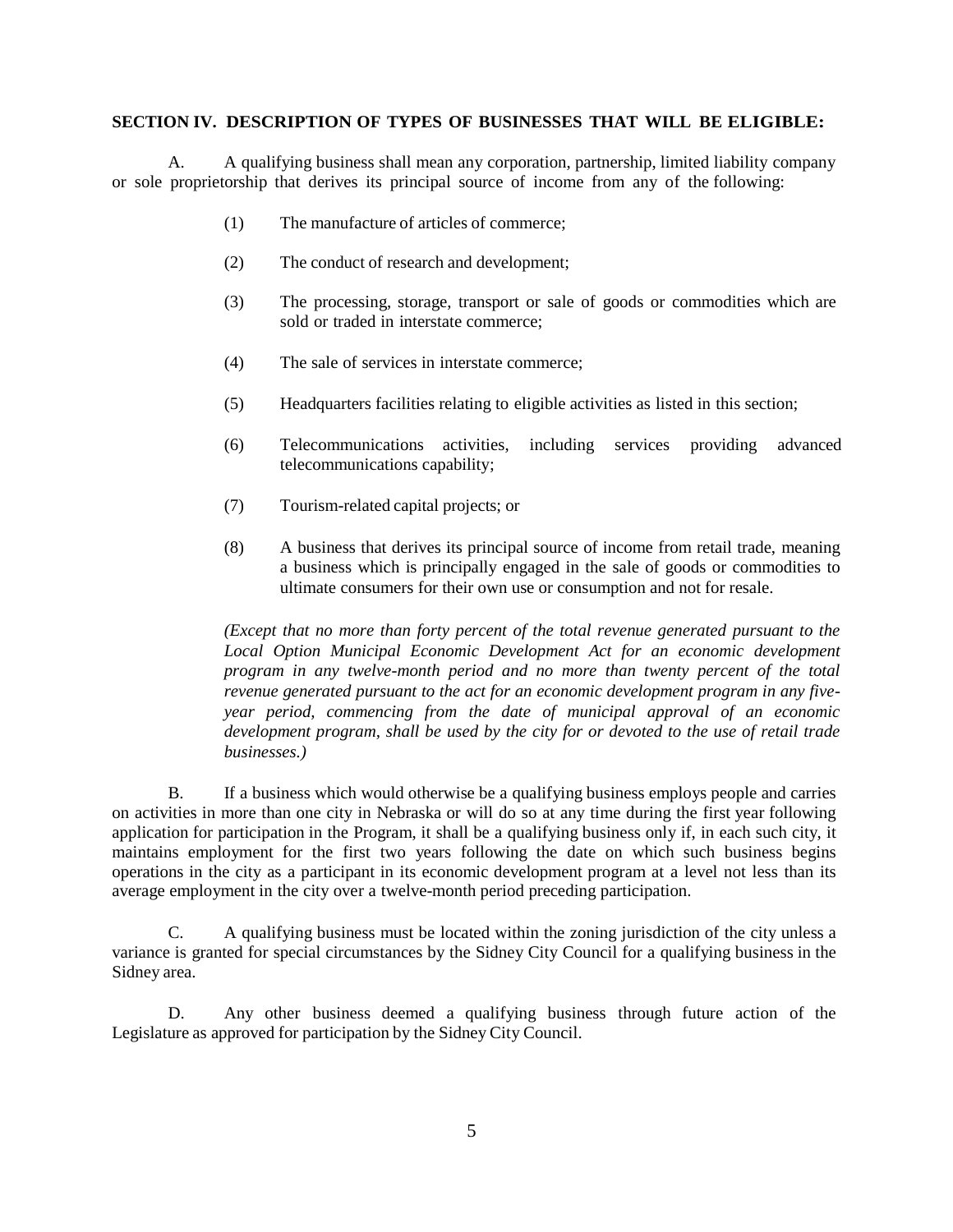#### **SECTION V. REVOLVING LOAN FUND:**

A. The amount of funds available for any single project shall not exceed the amount of funds available under the Economic Development Program during the project term, nor shall it provide for more than fifty percent (50%) of total project costs. An applicant must provide participation and evidence of participation through private funding as distinguished from federal, state or local funding in the minimum amount of ten percent (10%) equity investment. The right is reserved to negotiate the terms and conditions of the loan with each applicant, which terms and conditions may differ substantially from applicant to applicant.

B. The interest rate shall be fixed and negotiated on an individual basis, usually one- half the rate of the lending rate for the project at a traditional banking source. The term shall not exceed ten (10) years for loans used for capital assets and five (5) years for loans involving any other asset category. Security for loans will include, but will not be limited to, Promissory Notes, Mortgages or Deeds of Trust, and personal and/or corporate guarantees as appropriate and may be in a subordinate position to the primary lender.

C. If the loan is approved as performance based, a qualifying business may be approved to recapture on a grant basis a portion of the loan amount to be determined by the Sidney City Council based upon job creation or retention and economic impact of the project to the community.

D. A loan repayment schedule providing for monthly, quarterly or annual payments will be approved in conjunction with project approval. Repayments will be held in a revolving reuse loan fund for future projects as approved.

E. The Economic Development Director or contracted loan administrator, such as Panhandle Area Development District, is responsible for auditing and verifying job creation and retention and determine grant credits toward any loans made. No grant credits are available unless pre-approved in the initial application and project approval and no grant credits are available beyond the level initially approved.

F. The Revolving Loan fund will be audited annually by a selected firm of certified public accountants.

G. It is anticipated that the Program can be fully administered by the Office of the Economic Development Director or contracted loan administrator.

# **SECTION VI. SOURCE OF FUNDING:**

A. Funding and Restrictions:

The Program will be funded by allocating \$300,000.00 annually for ten years from the previously adopted Sales and Use Tax authorized in the Local Option Revenue Act. No increase in taxes will be required. The City will not impose any additional property or sales tax to support the Economic Development Program. The City shall not appropriate from the sales tax for approved Economic Development Programs, in any year during which such programs are in existence, an amount in excess of four-tenths of one percent of actual valuation of the City of Sidney in the year in which the funds are collected, and further, will not appropriate more than two million dollars for all approved economic development programs in any one year. The City of Sidney shall not appropriate an amount in excess of the amount approved by the voters at the election which approves the Economic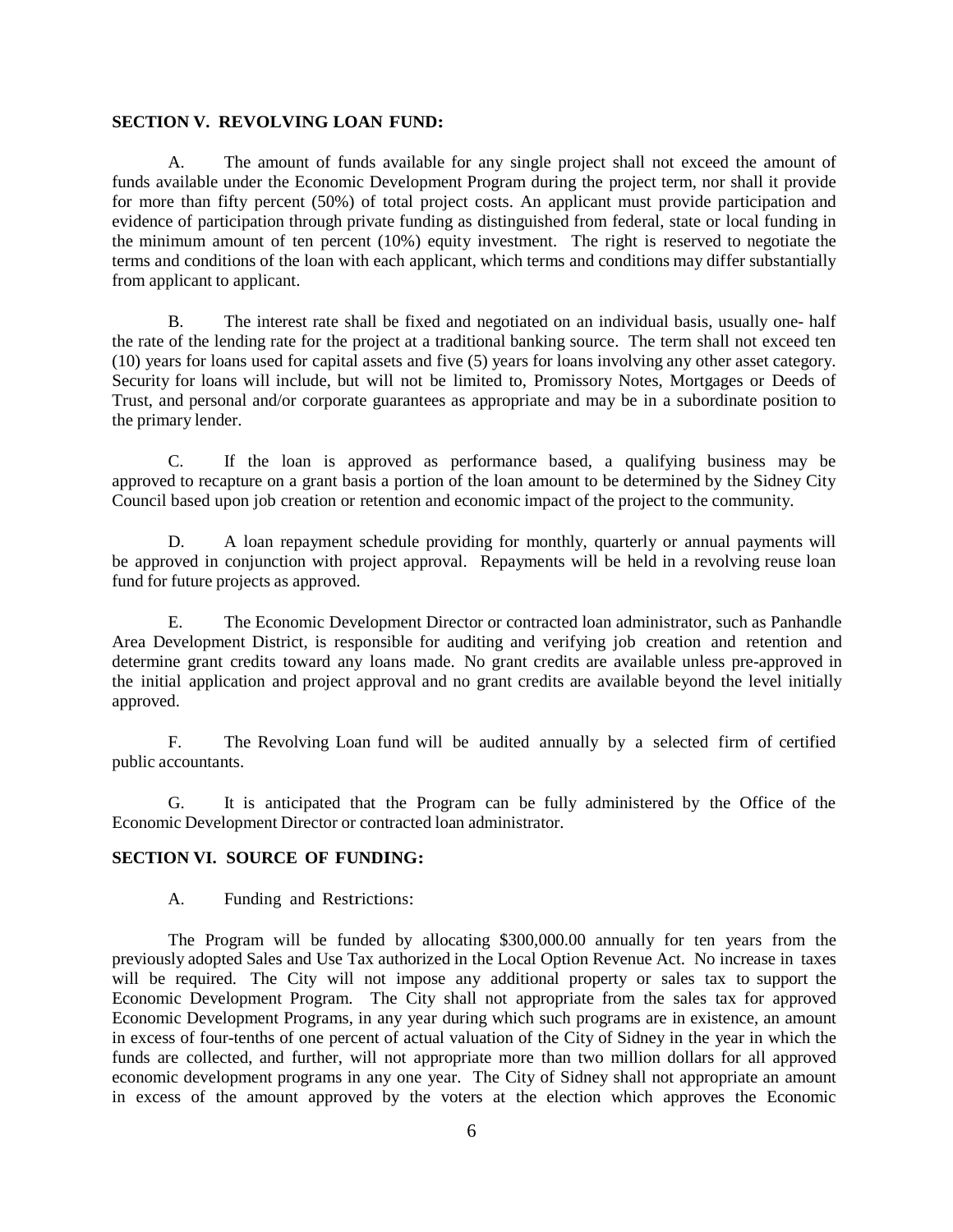Development Plan and Program. The restrictions on the appropriation of funds from local sources of revenue shall not apply to the re-appropriation of funds which were appropriated but not expended during the previous fiscal years. If, after five full budget years following initiation of the approved Economic Development Program, less than fifty percent of the money collected from local sources of revenue is spent or committed by contract for the Economic Development Program, the governing body of the City shall place the question of the continuation of the City's Economic Development Program on the ballot at the next regular election.

B. Time Period for Existence of the Program:

The Program will be in effect from October 1, 2017 to September 30, 2027.

C. Yearly Collection of Funds from Sales Tax and Total Program Amount:

| <b>Fiscal Year</b>          | <b>Estimated Collections</b> |
|-----------------------------|------------------------------|
| 2017-2018                   | \$300,000.00                 |
| 2018-2019                   | \$300,000.00                 |
| 2019-2020                   | \$300,000.00                 |
| 2020-2021                   | \$300,000.00                 |
| 2021-2022                   | \$300,000.00                 |
| 2022-2023                   | \$300,000.00                 |
| 2023-2024                   | \$300,000.00                 |
| 2024-2025                   | \$300,000.00                 |
| 2025-2026                   | \$300,000.00                 |
| 2026-2027                   | \$300,000.00                 |
| <b>Total Program Amount</b> | \$3,000,000.00               |
|                             |                              |

D. Basic Preliminary Proposed Budget:

It is anticipated that from the total budget which is \$300,000.00 in the first year and the total budget for following years in the same amount, \$200,000 will be allocated across the community as provided in IV.C. above to the Revolving Loan Fund and will be expended for low interest and performance based loans targeting job creation and retention criteria and eligible activities set out in Section III(B) above. Of total yearly funds collected, \$50,000.00 will be directed to qualifying businesses and activities in the Downtown Business District and \$50,000.00 in the Northside District.

E. Authority to Issue Bonds:

The City will have the authority to issue bonds pursuant to the Local Municipal Economic Development Act.

#### **SECTION VII. APPLICATIONPROCESS FORFINANCIALASSISTANCE TO BUSINESSES:**

A. Application Process and Selection of Participants:

Businesses seeking assistance will be required to:

(1) Certify to the City (a) whether the qualifying business has filed or intends to file an application with the Nebraska Department Revenue to receive tax incentives under the Nebraska Advantage Act for the same project for which the qualifying business is seeking financial assistance under the Local Municipal Economic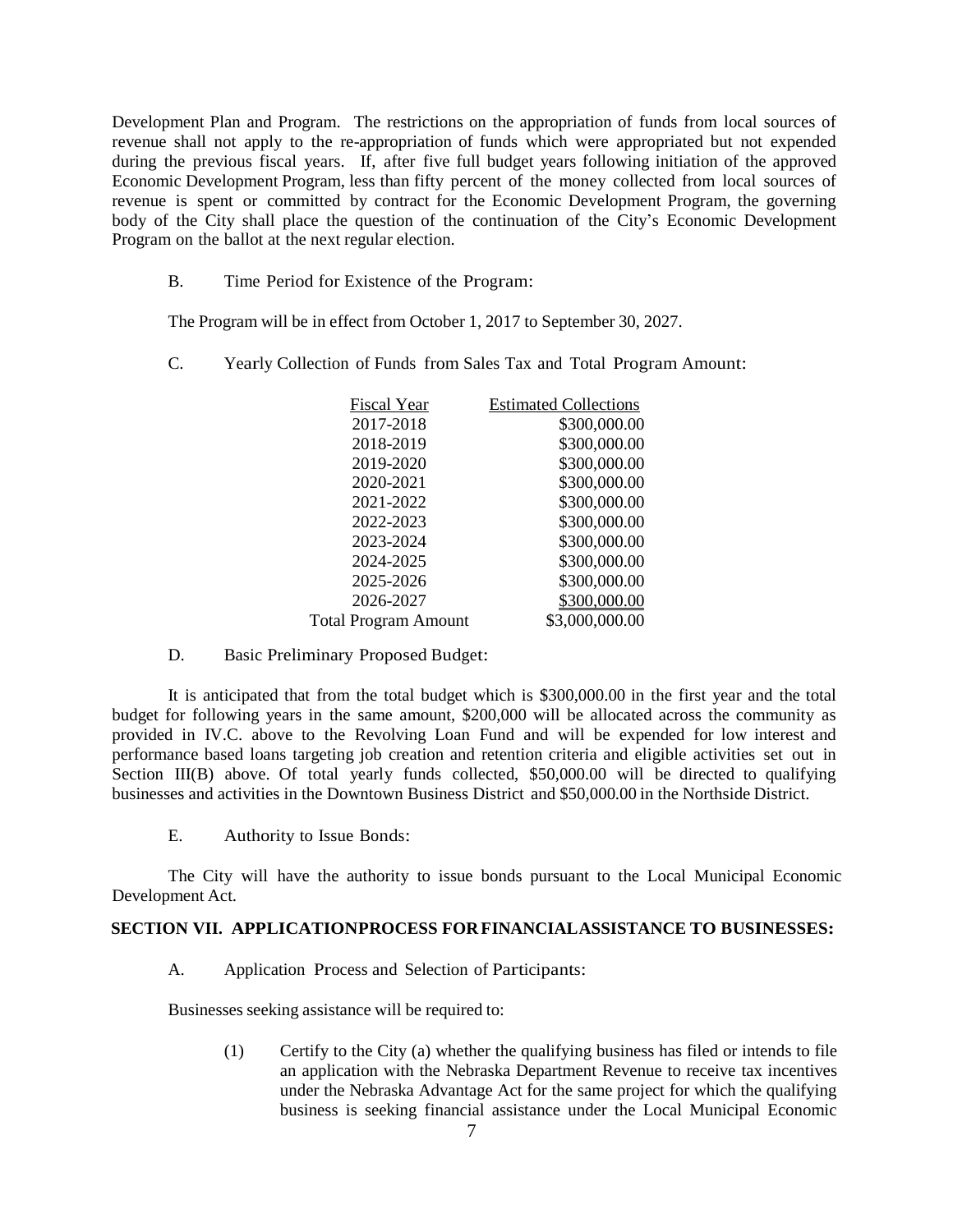Development Act; (b) whether such application includes or will include, as one of the tax incentives, a refund of the City's local option sales tax revenue; and (c) whether such application has been approved under the Nebraska Advantage Act.

- (2) Complete an application which may be obtained from the Office of the Director of Economic Development at the City Administration Building, 1115 – 13th Avenue, Sidney, Nebraska.
- (3) Submit the completed application together with all information as set out below to the Office of the Director of Economic Development. Following review by the Director of Economic Development and Citizens Advisory Review Committee, an application which is recommended for approval will be forwarded to the Sidney City Council.
- (4) The Director of Economic Development will notify any applicant whose application is not recommended for approval. Such applicant may request in writing that the application, with the recommendation not to approve, be forwarded to the Sidney City Council for consideration.
- (5) The Sidney City Council will approve or deny the application. If approved for assistance, the Sidney City Council will determine the type of assistance to be made available, the funding level of any financial assistance, and the terms of any assistance granted.
- B. Information Required:

The qualifying business shall provide the following information before any application is considered by the Director of Economic Development and Citizens Advisory Review Committee:

Sole Proprietorship:

- (1) Submit a Sidney Economic Development Loan Fund Application
- (2) Business Plan
- (3) Two years' complete Individual federal tax returns (signed)
- (4) Current Year-to-Date Profit and Loss Statement (signed)
- (5) Recent Balance Sheet (signed)
- (6) Other information as requested

"S" Corporation:

- (1) Submit a Sidney Economic Development Loan Fund Application
- (2) Business Plan
- (3) Two years' complete Individual federal tax returns (signed)
- (4) Two years' complete Corporate tax returns (signed)
- (5) Current Year-to-Date Profit and Loss Statement (signed)
- (6) Recent Balance Sheet (signed)
- (7) Other information as requested

"C" Corporation:

- (1) Submit a Sidney Economic Development Loan Fund Application
- (2) Business Plan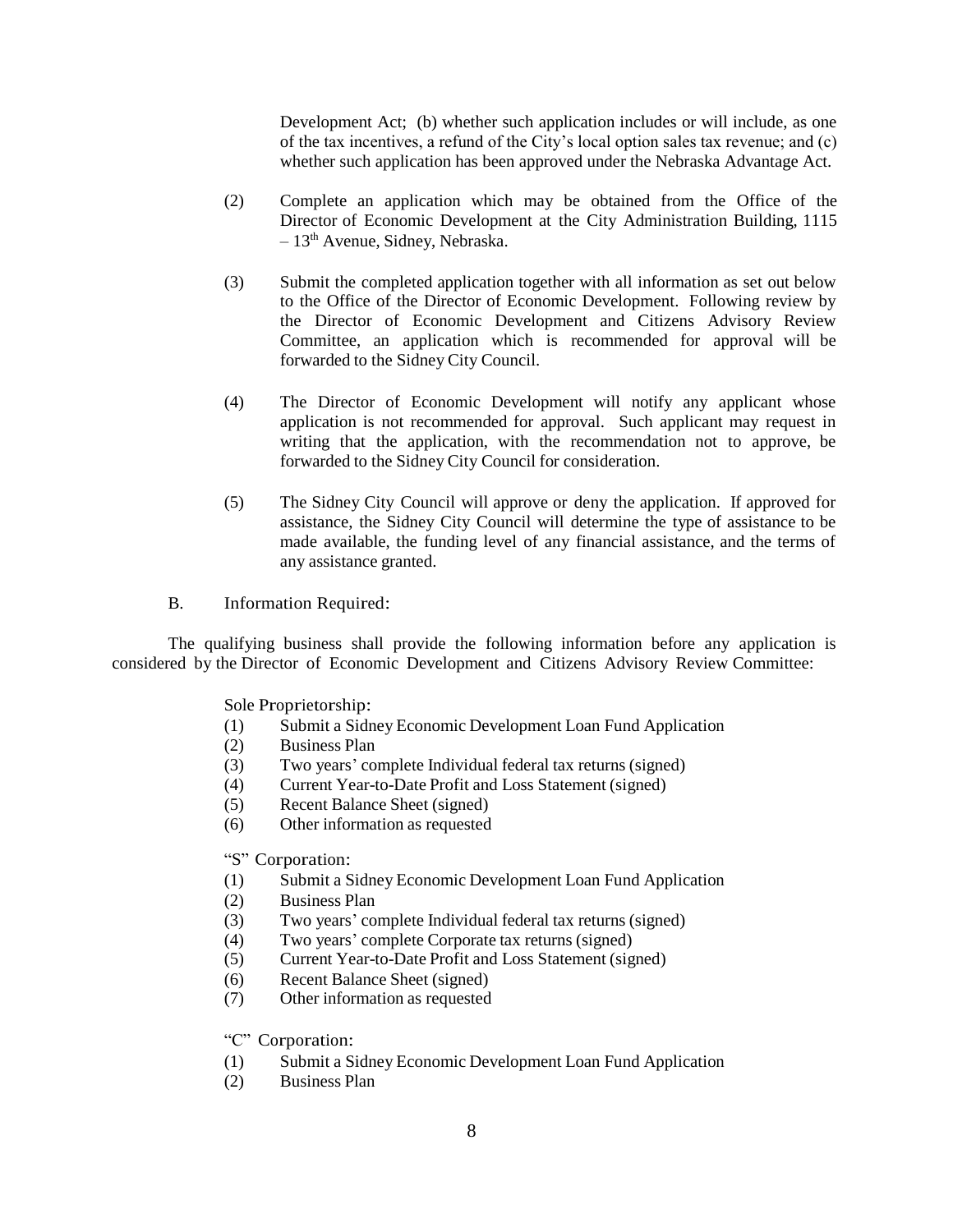- (3) Two years' complete Individual federal tax returns, if over 25% ownership (signed)
- (4) Two years' complete Corporate tax returns (signed)
- (5) Current Year-to-Date Profit and Loss Statement (signed)
- (6) Recent Balance Sheet (signed)
- (7) Other information as requested

General Partnership:

- (1) Submit a Sidney Economic Development Loan Fund Application
- (2) Business Plan
- (3) Two years' complete Individual federal tax returns, if over 25% ownership (signed)
- (4) Two years' complete Partnership returns (signed)
- (5) Current Year-to-Date Profit and Loss Statement (signed)
- (6) Recent Balance Sheet (signed) and K-1's for all partnerships
- (7) Other information as requested

Limited Partnerships:

- (1) Submit a Sidney Economic Development Loan Fund Application
- (2) Business Plan
- (3) Two years' complete Individual federal tax returns and K-1's for all partnerships (signed)
- (4) Complete copy of Partnership Agreement for Partnership
- (5) Other information as requested

Limited Liability Companies:

- (1) Submit a Sidney Economic Development Loan Fund Application
- (2) Business Plan
- (3) Two years' complete Individual federal tax returns (signed)
- (4) Two years' complete entity tax returns (signed)
- (5) Current Year-to-Date Profit and Loss Statement (signed)
- (6) Recent Balance Sheet (signed)
- (7) Other information as requested
- C. Verification Process:
	- (1) Credit check
	- (2) Dun and Bradstreet credit report
	- (3) Examine information required
	- (4) Examine internal records
	- (5) Obtain oral and written verification of application information
	- (6) Other investigations as may be deemed necessary.

# **SECTION VIII. PROCESS TO INSURE CONFIDENTIALITY OF BUSINESS INFORMATION RECEIVED:**

In the process of gathering information about a qualifying business, the City may receive information about the business which is confidential and, if released, could cause harm to such business or give unfair advantage to competitors. The City is authorized to maintain the confidentiality of business records which come into its possession.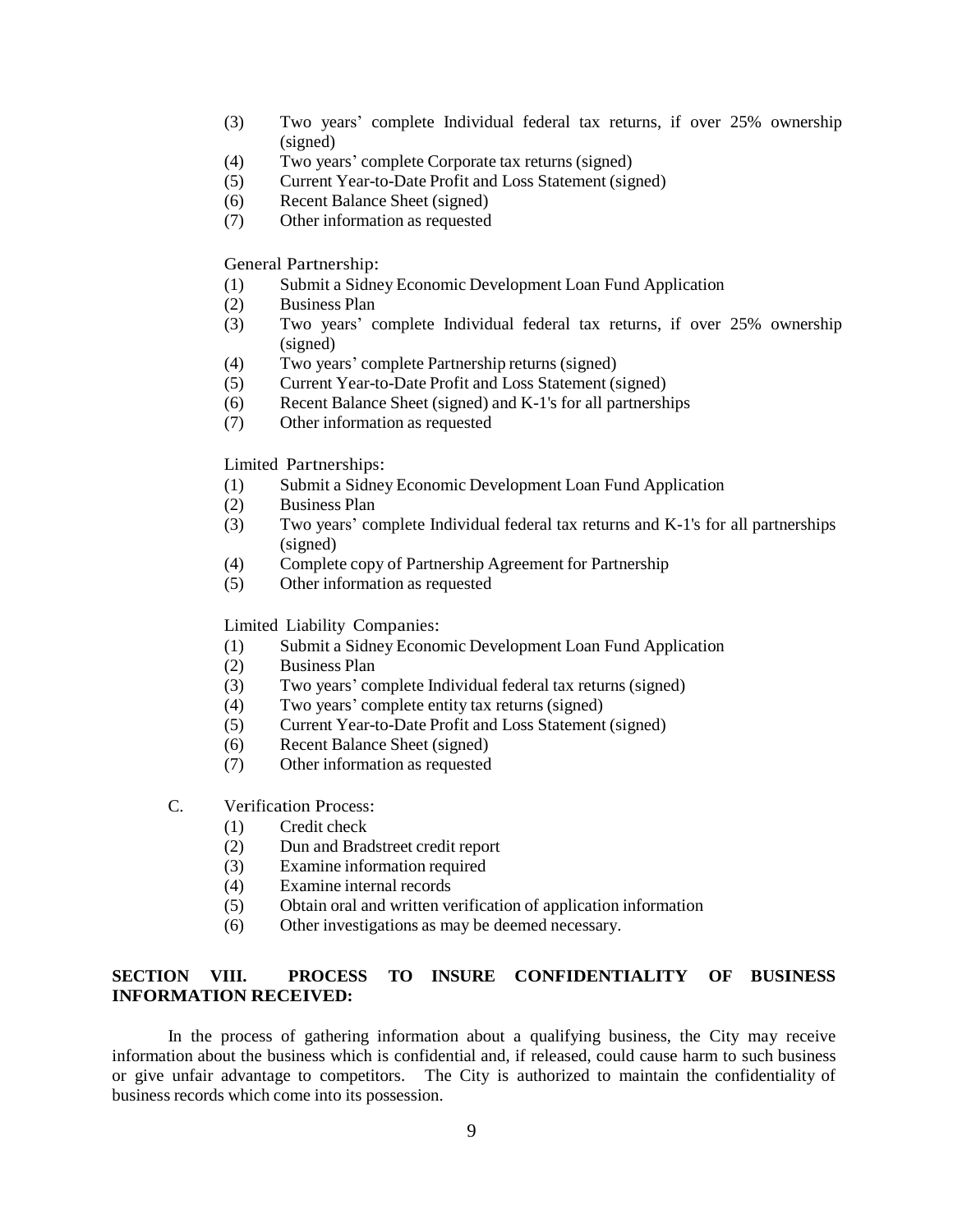To protect businesses applying for assistance and to encourage them to make full and frank disclosure of business information relevant to their application, the City will take the following steps to insure confidentiality of the information it receives:

- (1) The adoption of an Ordinance which makes such information confidential and punishes disclosure;
- (2) A restriction of the number of people with access to the files which files will be maintained in the Office of the Director of Economic Development, who shall be primarily responsible for their safekeeping and any distribution of information contained therein; and
- (3) Require personnel involved in the Program Review to include the Director of Economic Development, secretarial staff assisting the Director, City Manager, Citizens Advisory Committee, and Sidney City Council to sign statements of confidentiality regarding all personal and private submittals by qualified businesses.

# **SECTION IX. ADMINISTRATION SYSTEM FOR ECONOMIC DEVELOPMENT PROGRAM:**

- A. Program Administrator:
	- (1) The Director of Economic Development will administer the Economic Development Plan and Program.
	- (2) The Economic Development Director will also serve as an Ex-Officio member of the Citizens Advisory Review Committee hereinafter established, which Committee will hold regular meetings to review the functioning and process of the Economic Development Program and advise the governing body of the City with regard to the Program.
	- (3) The Economic Development Director will review on a regular basis the progress of ongoing projects to ensure the qualifying businesses are complying with the terms of the approved project.
	- (4) The Economic Development Director will advise the City Manager, Advisory Committee and Council as regards the status of ongoing projects in the Economic Development Program.

# **SECTION X. PROCESS TO ASSURE LAWS, REGULATIONS AND REQUIREMENTS ARE MET BY THE CITY AND QUALIFYING BUSINESSES:**

The City will assure that all applicable laws, regulations and requirements are met by the City and the qualifying businesses which will receive assistance as follows:

A. Program Review:

The Ordinance establishing the Program shall provide for the creation of a Citizens Advisory Committee to: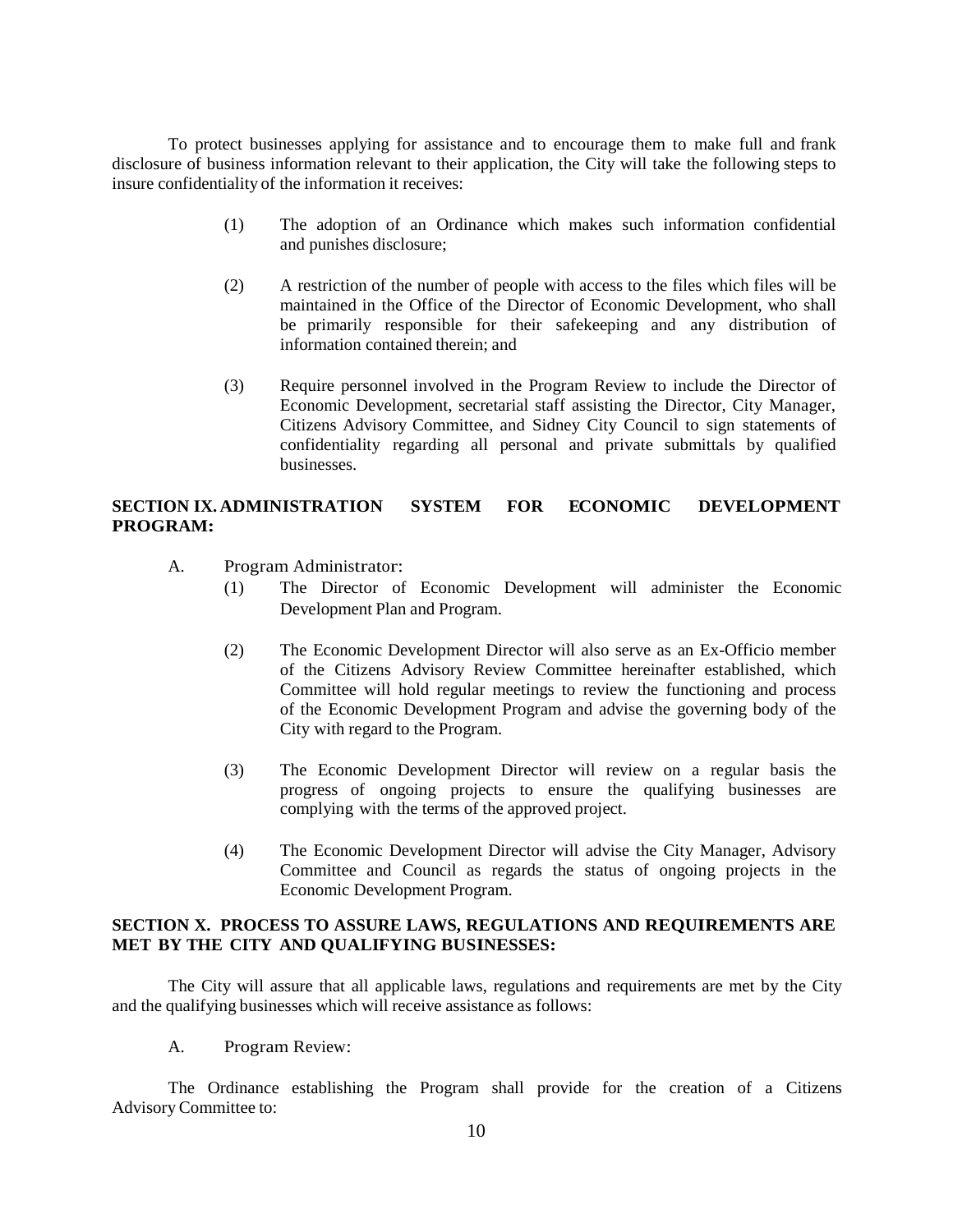- (1) Review the functioning and progress of the Economic Development Program at regular meetings as set forth by Ordinance and to advise the governing body of the City with regard to the Program, and
- (2) Report to the City Council on its findings and suggestions at a public hearing called for that purpose at least once in every six-month period after the effective date of the Ordinance.

It is recommended that professionals in the fields of accounting and banking and finance, small business owners and business professionals be included on the Citizens Review Committee. At least one member of the Committee shall have expertise or experience in business finance and accounting as a banker or accountant, at least one member of the Committee shall be a business owner. All members shall be registered voters of the City. The members shall be appointed by the Mayor and approved by the City Council and the Advisory Committee shall consist of five to ten members as determined by the City Council upon recommendation for appointment by the Program Administrator. No member shall be an elected or appointed City Official, an employee of the City, a participant in a decision-making position regarding expenditure of Program funds, an official or employee of any qualifying business receiving financial assistance under the Program, or an official or employee of any financial institution participating directly in the Program.

B. Monitor Participating Businesses:

The Economic Development Director or appointed contract loan administrator will conduct reviews on a regular basis to ensure that qualifying businesses are following the appropriate laws and regulations and meeting the terms and conditions of assistance.

C. Monitor Regulatory Changes:

The City Attorney will be responsible for keeping the City informed of relevant changes in the law that could affect the Economic Development Program and will review Agreements, Deeds, Mortgages, Deeds of Trust, Promissory Notes, personal and/or corporate guarantees and other documents relating to specific projects or the Program as a whole.

# **SECTION XI. PURCHASE OF REAL ESTATE OR OPTION TO PURCHASE:**

If and when real estate is to be purchased or optioned by the City under the Program, it should meet the following general criteria:

- (1) Be properly zoned with no excessive easements, covenants or other encumbrances, and
- (2) Should conform and be able to be re-zoned to comply with the City's or County's Comprehensive Plan.
- (3) Can be located within the zoning jurisdiction of the city unless a variance is granted for special circumstances by the Sidney City Council for a qualifying business in the Sidney area..

The proceeds from the future sale of such land would be returned to the City's Economic Development